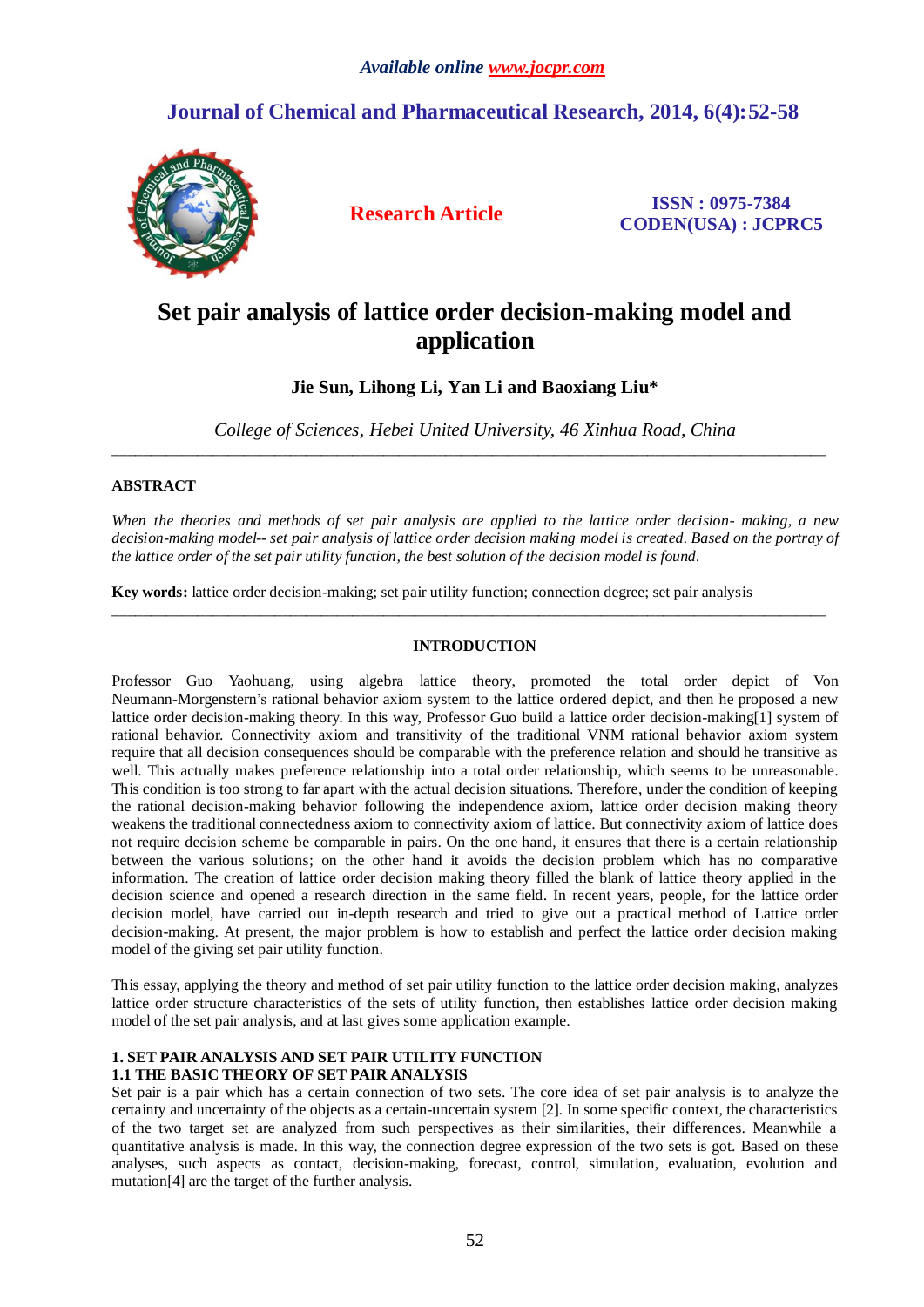Definition 1.1: two sets A and B are given, and  $H = (A, B)$  is a set pair made up with the two sets. In some specific context W, set pair H has N features, among which S features are mutual of A and B. They are opposite on P features. They are neither opposite nor similar in the rest F features  $(F = N - S - P)$ . We define the ratio as follow:

*\_\_\_\_\_\_\_\_\_\_\_\_\_\_\_\_\_\_\_\_\_\_\_\_\_\_\_\_\_\_\_\_\_\_\_\_\_\_\_\_\_\_\_\_\_\_\_\_\_\_\_\_\_\_\_\_\_\_\_\_\_\_\_\_\_\_\_\_\_\_\_\_\_\_\_\_\_*

 $S/N$  is the identity degree of  $A$  and  $B$  under background  $\;W$  , shortened as identity degree;

 $F/N$  is the discrepancy degree of  $A$  and  $B$  under background  $\,$   $W$  , shortened as discrepancy degree;

 $P/N$  is the contrary degree of A and B under background W, shortened as contrary degree;

All these can be represented by the formula  $\mu(W) = \frac{6}{11} + \frac{1}{11}i + \frac{1}{11}j$ *N*  $i + \frac{P}{I}$ *N F N*  $\mu(W) = \frac{S}{V} + \frac{F}{V}i + \frac{P}{V}j$ .  $\mu(W)$  is the degree contact of set A and

set *B* .

For simplicity, if we let  $a = S/N$ ,  $b = F/N$ ,  $c = P/N$ , then it can be recorded as the following:  $u = a + bi + ci$ .

*i* is the mark of difference degree, and  $i \in [-1,1], j$  is the mark of contrary degree, and  $j = -1$ . Obviously,  $0 \le a, b, c \le 1$  and  $a + b + c = 1$ .

# **1.2 THE RELATED KNOWLEDGE OF THE SET UTILITY FUNCTION 1.2.1 UTILITY FUNCTION**

In decision theory, utility is a concept which represents the results of the scheme, satisfies and achieves the decision maker's preference degree; at the same time it's value, which can be tested with some specific methods, and can be used as the basis of decision analysis. Assume that each feasible scheme of the decision problem may be results in different ways, each result can be of different value and effects to their decision-makers according to their subjective desire and value-orientation, each value of the result of decision makers have different value and effect and reaction result value for decision makers. Thus, utility should be some volume of value and effect that perform to the decision makers[9].

The utility function  $u(x)$  is a kind of relative measurement, generally ranging between 0 and 1 ( $0 \le u(x) \le 1$ ), in which  $\chi$  is profit or monetary value, and the utility function is a increasing function of  $\chi$ .

# **1.2.2 SET PAIR UTILITY FUNCTION**

In the decision making process, decision makers tend to show the hesitant and perplexed psychological, which can be agreement, objection or neutrality whose counterparts are respectively identity degree, difference degree and contrary degree. Therefore, it is necessary to build a set pair utility function[8], and to depict positive utility, negative utility and uncertainty utility in order to make the decision-making more objective and feasible.

Decision problem can be expressed in a format, which is called a decision table, also called decision matrix. For simplicity, assume that there are certain kinds of possible states which is incompatible, marks as  $V = \{V_1, V_2, V_3, \dots, V_n\}$  (named as set of states), and the probability of occurrence of various natural states is represented by  $P$ . At the same time, assume that there are certain kinds of possible actions, which make up an action set represented as  $S = \{S_1, S_2, S_3, \dots, S_m\}$ . Decision-makers must select only one of these actions. If the consequences of  $S_i$  (actions) and  $V_j$  (real state) marked as  $x_{ij}$ , then we can get the decision table shown in table 1.

|                  | $V_1$ ( $P_1$ ) | $V_2$ ( $P_2$ ) | . | $V_{n}$ ( $P_{n}$ ) |
|------------------|-----------------|-----------------|---|---------------------|
| $\boldsymbol{S}$ | $x_{11}$        | $x_{12}$        | . | $x_{1n}$            |
| $S_{2}$          | $x_{21}$        | $x_{22}$        | . | $x_{2n}$            |
| $\cdots$         | .               | .               | . | .                   |
| $S_m$            | $x_{m1}$        | $x_{m2}$        | . | $x_{mn}$            |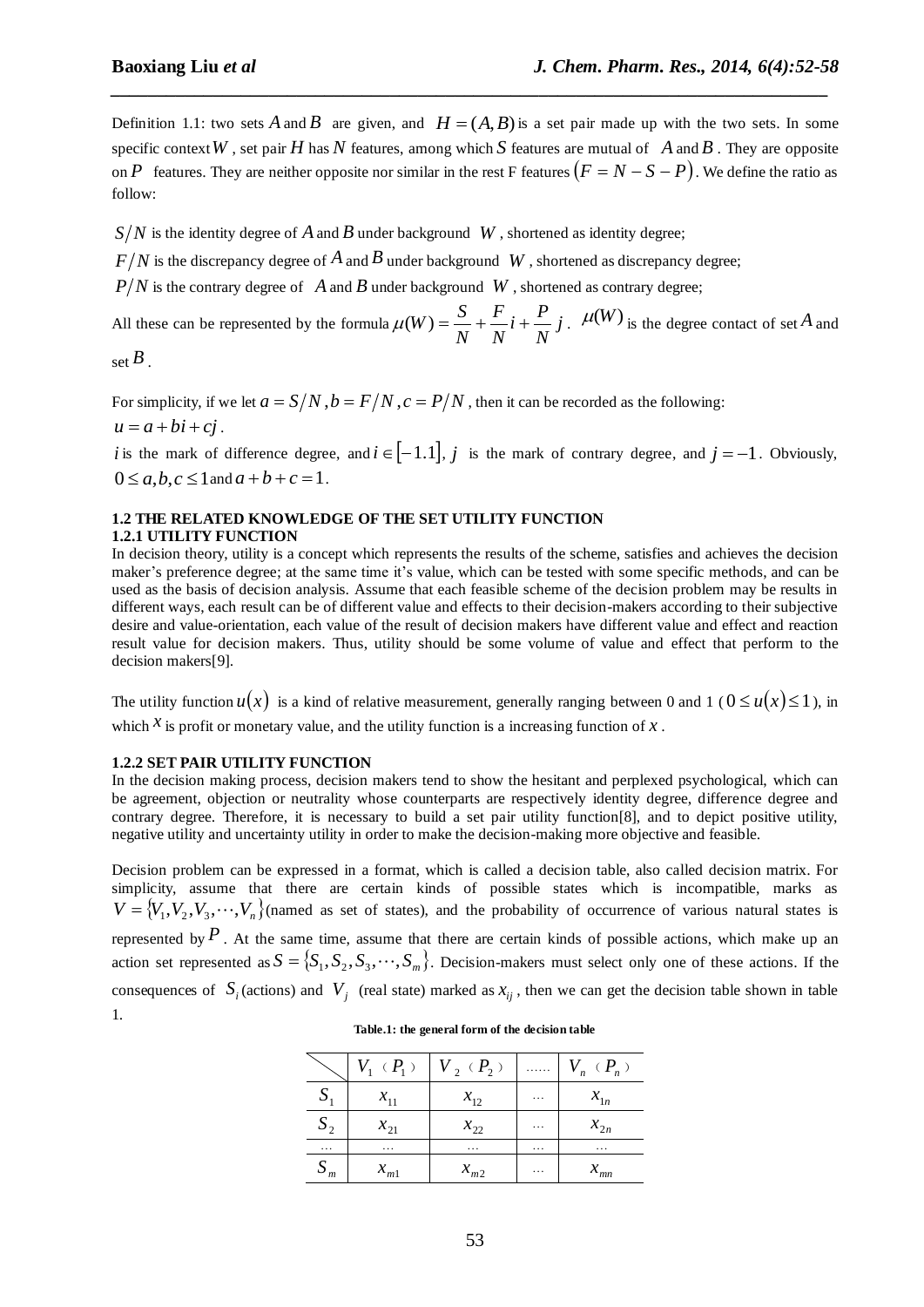Based on the decision format context above, to structure a set pair utility function, the procedure is as follows[8]:

*\_\_\_\_\_\_\_\_\_\_\_\_\_\_\_\_\_\_\_\_\_\_\_\_\_\_\_\_\_\_\_\_\_\_\_\_\_\_\_\_\_\_\_\_\_\_\_\_\_\_\_\_\_\_\_\_\_\_\_\_\_\_\_\_\_\_\_\_\_\_\_\_\_\_\_\_\_*

Step 1: In the format context of decision problems, select the best value  $x_{ij}$ , make the minimum value  $x_{sq}$ , and then make  $U\big(x_{ij}\big)$   $=$   $1, U\big(x_{sq}\big)$   $=$   $0$  ;

Step 2: Seek for a suitable value  $x_{fg}$  between the best value and the minimum value to make  $U(x_{fg} = 0.5)$ ; Step 3: Choose the type of utility curve. Generally, we present parameters as  $U(x) = A + B \ln(x + C)$ . According to the three function values above, we can get the formula for the utility function:  $U(x)$ ; Step 4: Construct the set pair utility function:  $f(x) = a(x) + b(x)i + c(x)j$ .

Under the condition of the probability  $P_i$  to take the biggest,  $a(x)$  is the positive utility,  $a(x) = P_iU(x)$ ; under the condition of the probability  $P_i$  to take the minimum,  $c(x)$  is the negative utility,  $c(x) = P_m U(x)$ ;  $b(x)$  is the utility of uncertainty,  $b(x)=1-a(x)-b(x)=1-(P_i+P_m)U(x)$ . In this way the set pair utility function can be shown as follows:

 $f(x) = P_i U(x) + (1 - (P_i + P_m)U(x))i + P_m U(x)j$ Step 5: The set of set pair utility function is got:  $U(S) = \{U_1, U_2, U_3, \cdots, U_m\}$ *n*

$$
U_i = U(S_i) = \sum_{j=1}^{n} P_j f(x_{ij}), i = 1, 2, \cdots m.
$$

# **2 ANALYSIS DEVICE OF LATTICE ORDER DECISION OF THE SET OF SET PAIR UTILITY FUNCTION 2.1 THE PARTIAL ORDER RELATION OF THE SET OF SET PAIR UTILITY FUNCTION**

Generally, the set of set pair utility function  $U(S) = \{U_1, U_2, U_3, \dots, U_m\}$  can be simply expressed as  $U = \{(a_1, b_1, c_1), (a_2, b_2, c_2), \cdots, (a_m, b_m, c_m)\}, \quad a_i + b_i + c_i = 1, i = 1, 2, \cdots, m$ .

Definition 2.1[1]: If A is a set,  $R \subseteq A \times A$ , R is for a binary relation in A. If  $(a,b) \in R$ , A and b have a relation R, marked as  $aRb$  ; If  $(a,b)\!\notin R$  , a and b have no relationship like  $R$  , marked as  $a\vec{Rb}$  or non-  $aRb$  .

Definition 2.2: Suppose U as a set of set pair utility function in some context,  $\mu_1, \mu_2 \in U$ , and  $\mu_1 = a_1 + b_1 i + c_1 j$ ,  $\mu_2 = a_2 + b_2 i + c_2 j$ , then:

(1) If  $a_1 = a_2$ ,  $b_1 = b_2$ ,  $c_1 = c_2$ ,  $\mu_1$  and  $\mu_2$  are equivalence, marked as  $\mu_1 = \mu_2$ ;

(2)If  $a_1 \le a_2$ ,  $a_1 + b_1 \le a_2 + b_2$ ,  $\mu_2$  takes priority to  $\mu_1$ , marked as  $\mu_1 \le \mu_2$ ;

(3)If  $a_1 < a_2$ ,  $a_1 + b_1 < a_2 + b_2$ ,  $\mu_2$  takes absolute priority to  $\mu_1$ , marked as  $\mu_1 < \mu_2$ ;

Definition 2.2 shows that precedence relation of the set of set pair utility function's has the following characters: Character 2.1: reflexivity: for any  $\mu_i$ , then  $\mu_i = \mu_i$ ;

Character 2.2: antisymmetry: if  $\mu_1 \leq \mu_2$ ,  $\mu_2 \geq \mu_1$ , then  $\mu_1 = \mu_2$ ;

Character 2.3: transitivity: if  $\mu_1 \leq \mu_2$ ,  $\mu_2 \leq \mu_3$ , then  $\mu_1 \leq \mu_3$ ;

Obviously, set  $U$  under the precedence relationship constitutes a poset.

In a poset  $(U,\le)$ , suppose A and B are poset elements in U , If  $\mu_1 \le \mu_2$  or  $\mu_2 \le \mu_1$ ,  $\mu_1$  and  $\mu_2$  is comparable; otherwise  $\mu_1$  and  $\mu_2$  are not comparable, marked as  $\mu_1 || \mu_2$ .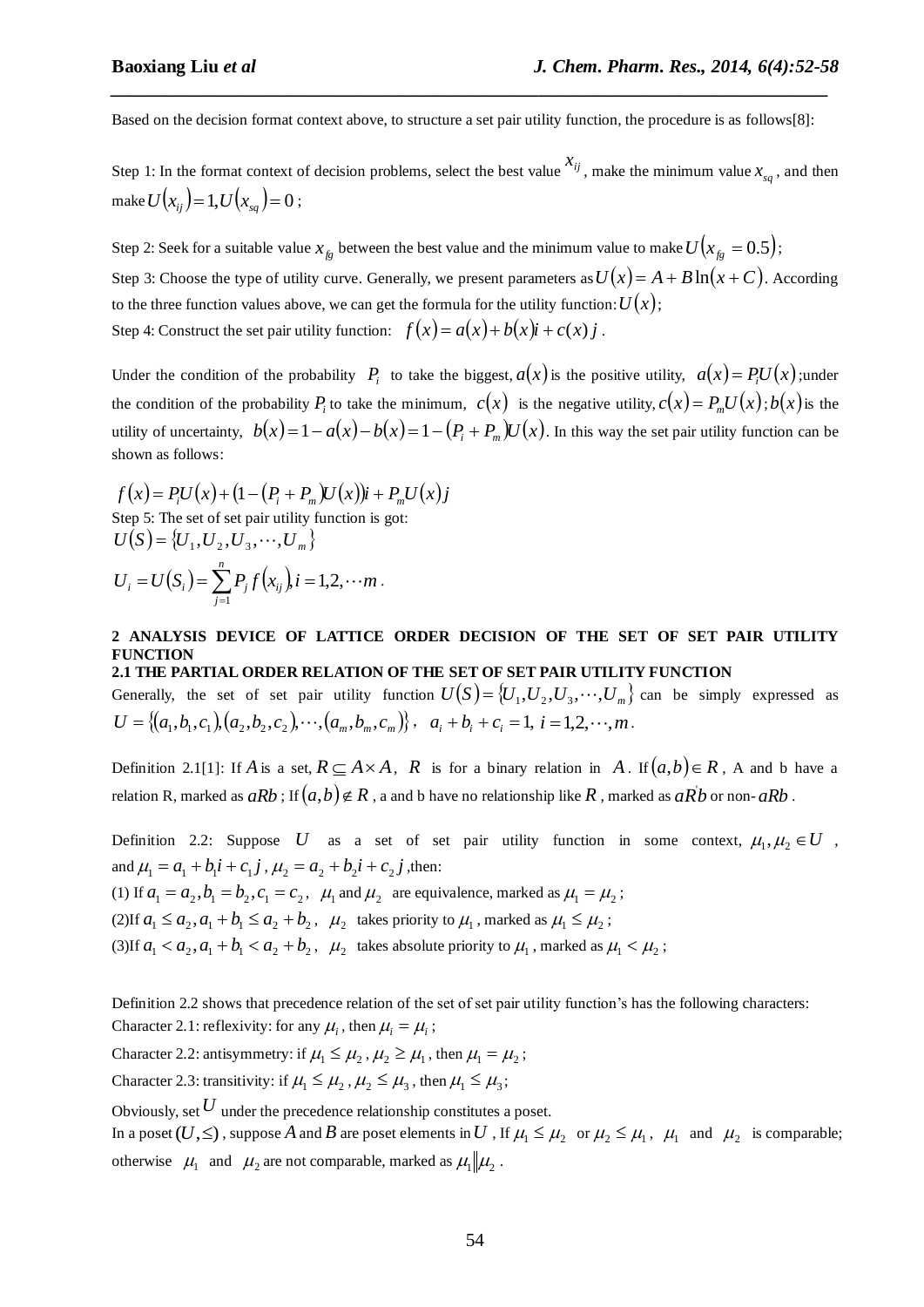# **2.2 LATTICE ORDERED STRUCTURE OF THE SET OF SET PAIR UTILITY FUNCTION**

*U* is a set of set pair utility function, let  $\forall U_1, U_2 \subseteq U$ ,  $U_1 = a_1 + b_1 i + c_1 j$ , and  $U_2 = a_2 + b_2 i + c_2 j$ , suppose:

*\_\_\_\_\_\_\_\_\_\_\_\_\_\_\_\_\_\_\_\_\_\_\_\_\_\_\_\_\_\_\_\_\_\_\_\_\_\_\_\_\_\_\_\_\_\_\_\_\_\_\_\_\_\_\_\_\_\_\_\_\_\_\_\_\_\_\_\_\_\_\_\_\_\_\_\_\_*

(1) Supremum of the set U is a connection degree expression of  $U_i = a_i + b_i i + c_i j$ , as  $U_i = \sup(\{U_1, U_2\})$ , then:

 $a_i = [\max(a_1 + b_1, a_2 + b_2) + \max(a_1 - b_1, a_2 - b_2)]/2$ ,  $b_i = \left[\max(a_1 + b_1, a_2 + b_2) - \max(a_1 - b_1, a_2 - b_2)\right]/2$ ,  $c_i = 1 - a_i - b_i;$ 

(2) Infimum of the set U is a connection degree expression of  $U_j = a_j + b_j i + c_j j$ , as  $U_i = \sup\{U_1, U_2\}$ , then:

 $a_j = \left[ \min(a_1 + b_1, a_2 + b_2) + \min(a_1 - b_1, a_2 - b_2) \right]$ /2,  $b_j = \left[\min(a_1 + b_1, a_2 + b_2) - \min(a_1 - b_1, a_2 - b_2)\right]/2$ ,  $c_j = 1 - a_j - b_j$ .

Supremum and Infimum of connection degree can be calculated with the following [rules](app:ds:rule): Idempotent rate:  $U_1 = \sup(\{U_1, U_1\}) \quad U_1 = \inf(\{U_1, U_1\})$ Commutation rate:  $sup({U_1, U_2}) = sup({U_2, U_1})$  inf( ${U_1, U_2}) = inf({U_2, U_1})$ Combine rate:  $sup({U_1, U_2}, {U_3}) = sup({U_1}, {U_2, U_3})$  $\inf({ U_1, U_2 }, { U_3 } ) = \inf({ U_1 },{ U_2 }, U_3 )$ 

Definition 2.3:  $(U,\le)$  is a poset of set pair utility functions, if any of the two elements have a supremum and an infimum, U on partial order " $\leq$ " constitutes a lattice of set pair utility function, and " $\leq$ " is a lattice order of set pair utility in  $U$  .

Theorem 2.1: In a poset  $U = \{U(s_1), U(s_2), \dots, U(s_m)\}\$ , adding  $2(m-1)$  elements at most, then we can constitute an extended poset  $U$  , making a lattice ordered structure.

Demonstration: Considering the worst case of poset, namely the elements in  $U = \{U(s_1), U(s_2), \dots, U(s_m)\}\$ form a anti-chain, i. e., any two elements are not comparable. These *m* elements can ne regarded as a *m* leaf nodes. Using the structure theory of complete binary tree, we can structure superposition of two binary tree and then we get a lattice.

According to the properties of the binary tree, suppose the number of nodes of 20 is  $n<sub>2</sub>$ , the number of nodes of 00 is  $n_1$ , then the relation between the number of leaf nodes and the number of the nodes of 20 can be represented as  $n_2 = n_0 - 1$ . So in the anti-chain, adding  $2(m-1)$  elements will result in a lattice structure.

Definition 2.4: In any lattice  $(U,\leq)$ ,  $\forall u_i, u_j \in U$ ,  $u_i = a_i + b_i i + cj$ ,  $u_j = a_j + b_j i + c_j j$ , the distance function can be defined as  $d(u_i, u_j) = \sqrt{(a_i - a_j)^2 + (b_i - b_j)^2}$  .

In any lattice  $(U, \leq), \forall u_i, u_j, u_k \in U$  , distance function has the following characters: Character 2.4:  $d(u_i, u_i) = d(u_i, u_i);$ Character 2.5:  $d(u_i, u_j) = d(u_j, u_i)$ ; Character 2.6:  $d(u_i, u_j) + d(u_j + u_k) \le d(u_i, u_k)$ .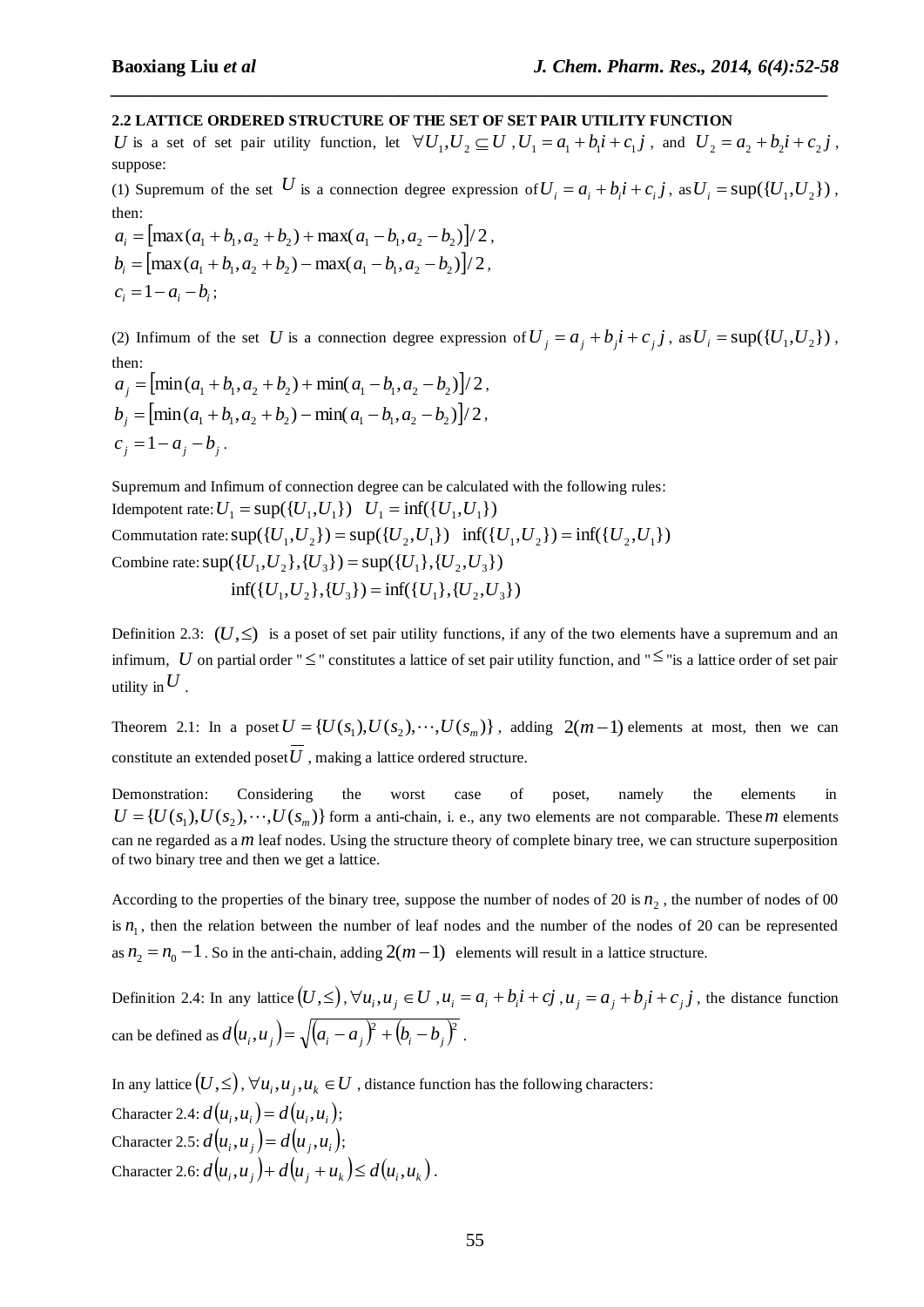#### **3 SAMPLE ANALYSIS**

Suppose decision problems with four states and four projects, the probability of occurrence of each state and the revenue of each project are shown in the following table:

*\_\_\_\_\_\_\_\_\_\_\_\_\_\_\_\_\_\_\_\_\_\_\_\_\_\_\_\_\_\_\_\_\_\_\_\_\_\_\_\_\_\_\_\_\_\_\_\_\_\_\_\_\_\_\_\_\_\_\_\_\_\_\_\_\_\_\_\_\_\_\_\_\_\_\_\_\_*

|                | $V_1(P=0.2)$ | $V_2(P=0.4)$ | $V_3(P=0.3)$ | $V_4(P=0.1)$ |
|----------------|--------------|--------------|--------------|--------------|
|                | revenue      | revenue      | revenue      | revenue      |
| IJ             | 50           | 70           | 55           | 70           |
| $\mathbf{v}_2$ | 20           | 95           | 45           | 100          |
| $\mathsf{u}_3$ | 45           | 70           | 65           | 95           |
| ມ              | 30           | 70           | 45           | 95           |

First, construct a set pair utility function:

Step 1: In the format context of decision problems, select the best value  $x_{ij} = 100$  and the minimum value  $x_{sq} = 20$ , and make  $U(100)$  = 1,  $U(20)$  = 0;

Step 2: Seek for a suitable value  $x_{fg}$  between the best value and the minimum value to meet that  $x_{fg} = 55$ ;

Step 3: According to three point method, we can get  $A \approx -11.72$ ,  $B = 2.34$ ,  $C = 130$ , and then the solution to the utility function is  $U(x) = -11.72 + 2.34 \ln(x + 130)$ ;

Step 4: Construct the set pair utility function:

 $f(x) = 0.4U(x) + ((1 - 0.5U(x)))$ *i* + 0.1*c*(*x*) *j* 

|     | u(x)         | a(x)  |       |          |
|-----|--------------|-------|-------|----------|
| 20  | $\mathbf{0}$ |       |       | $\Omega$ |
| 30  | 0.16         | 0.064 | 0.92  | 0.016    |
| 45  | 0.37         | 0.148 | 0.815 | 0.037    |
| 50  | 0.43         | 0.172 | 0.785 | 0.043    |
| 55  | 0.5          | 0.2   | 0.75  | 0.05     |
| 65  | 0.62         | 0.248 | 0.69  | 0.062    |
| 70  | 0.68         | 0.272 | 0.66  | 0.068    |
| 95  | 0.95         | 0.38  | 0.525 | 0.095    |
| 100 |              | 0.4   | 0.5   | 0.1      |

Step 5: Output the set of set pair utility function:

 $U(S) = {U(S_1), U(S_2), U(S_3), U(S_4)}$  $U_1 = U(S_1) = 0.2 f(50) + 0.4 f(70) + 0.3 f(55) + 0.1 f(70) = 0.2304 + 0.712i + 0.0576 j$  $U_2 = U(S_2) = 0.2 f(20) + 0.4 f(95) + 0.3 f(45) + 0.1 f(100) = 0.2364 + 0.7045i + 0.0591j$  $U_3 = U(S_3) = 0.2 f(45) + 0.4 f(70) + 0.3 f(65) + 0.1 f(95) = 0.2508 + 0.6865i + 0.0627j$  $U_4 = U(S_4) = 0.2 f(30) + 0.4 f(70) + 0.3 f(45) + 0.1 f(95) = 0.204 + 0.745i + 0.051j$ 

Secondly, construct lattice structure:

(1) Any two elements in the set of set pair utility function cannot be compared;

- (2) The supremum of  $U(S_1)$  and  $U(S_2)$  is  $U(R_1) = 0.23715 + 0.70525i + 0.0576j$ ;
- (3) The supremum of  $U(S_3)$  and  $U(S_4)$  is  $U(R_2) = 0.25665 + 0.69235i + 0.051j$ ;
- (4)  $U(R_2)$  priority than  $U(R_1)$ ;

(5) The infimum of  $U(S_1)$  and  $U(S_3)$  is  $U(T_1) = 0.22785 + 0.70945i + 0.0627j$ ;

(6) The infimum of  $U(S_2)$  and  $U(S_4)$  is  $U(T_2) = 0.19995 + 0.74095i + 0.0591j$ ;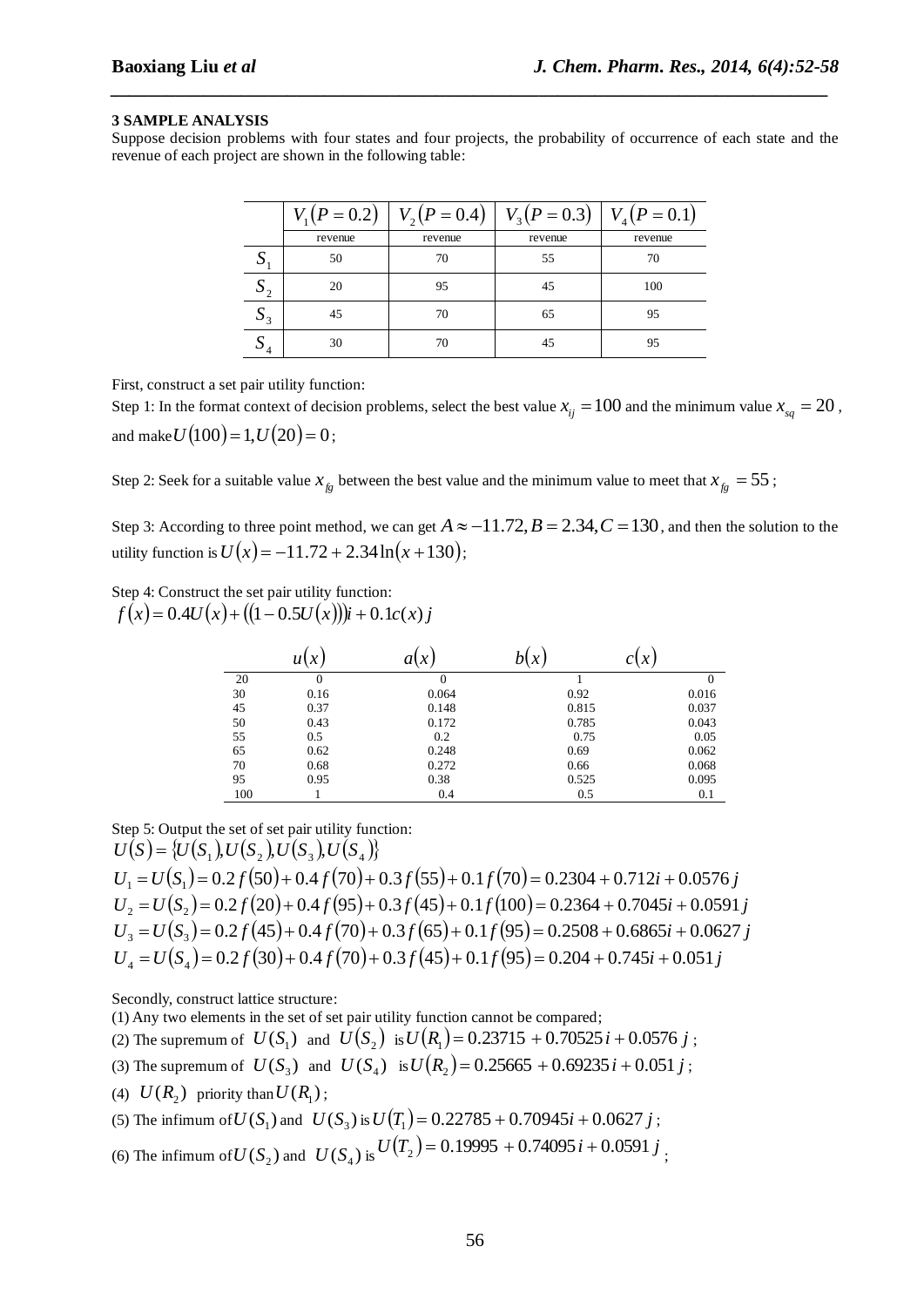(7) The infimum of  $U(T_1)$  and  $U(T_2)$  is  $U(T_0) = 0.19815 + 0.73915i + 0.0627j$ .

Then partial order structure of the set of set pair utility function  $U(S) = \{U(S_1), U(S_2), U(S_3), U(S_4)\}$  of the Hasse diagram is figure 4.1.

*\_\_\_\_\_\_\_\_\_\_\_\_\_\_\_\_\_\_\_\_\_\_\_\_\_\_\_\_\_\_\_\_\_\_\_\_\_\_\_\_\_\_\_\_\_\_\_\_\_\_\_\_\_\_\_\_\_\_\_\_\_\_\_\_\_\_\_\_\_\_\_\_\_\_\_\_\_*



**Figure 4.1: Hasse diagram**

Finally, the analysis result is as followings:

- $\mathcal{U}(I \cup \{S_1\}) \leq d\mathcal{U}(S_1, U \cap \{S_1\}) \leq U(S_1), \mathcal{U}(S_2) \ \ \text{takes priority to $U(S_1)$};$
- $d(U(S_3), U(R_2)) \le d(U(S_4), U(R_2)), U(S_3)$  takes priority to  $U(S_4)$ ;
- $d(U(S_3), U(R_2)) \leq d(U(S_2), U(R_2)), U(S_3)$  takes priority to  $U(S_2)$ ;

 $d(U(S_1),U(R_2)) \leq d(U(S_4),U(R_2)), U(S_1)$  takes priority to  $U(S_4)$ .

(Note: by comparing the distance between each node with the infimum, the optimal solution of the model will be found)

Through the analysis above,  $U(S_3)$  is the optimal solution of the model.

#### **CONCLUSION**

Set pair analysis is a better way to make a general and practical research in lattice order decision. It is a kind of development and improvement for rational behavior decision-making theory. This article applies set pair analysis method to the lattice order decision making theory, makes a in-depth study on the lattice ordered characteristics of the set of set pair utility function. Then a lattice structure is established. At last, more rational and objective l solution of the model is found.

# **Acknowledgments**

Supported by National Science Fund of China (NO.61370168), National Science Fund of Hebei Province China (NO.A2012209030)

#### **REFERENCES**

[1] Guo Yaohuang. *Shanghai Science and Technology Press*, **2003**.

[2] Zhao Keqin. *Zhejiang Science and Technology Press*,**2000**.

[3] Guo Chunxiang, Guo Yaohuang. *Systems Engineering-Theory Methodology Applications*,**2004**,13(5) 463–466.

[4] Jiang Yunliang, Xu Congfu. *Computer Science*,**2006,**33(1) 205–209.

[5] Hong Wei,Wu Chengzhen,Li Zhenyou. *Journal of Fujian College of Forestry*, **1995**,15(3) 203–207.

[6] Guo ChunXiang, Guo Yaohuang. *Systems Engineering*, **2006,**24(2)92–95.

[7] Wang Guohua, Liang Liang. *University of Science and Technology of China press*, **2006**.

[8] Liu Baoxiang, Yang Yafeng, Li Yankun. *International Conference on Engineering and Business Management*, **2010**,1440–1442.